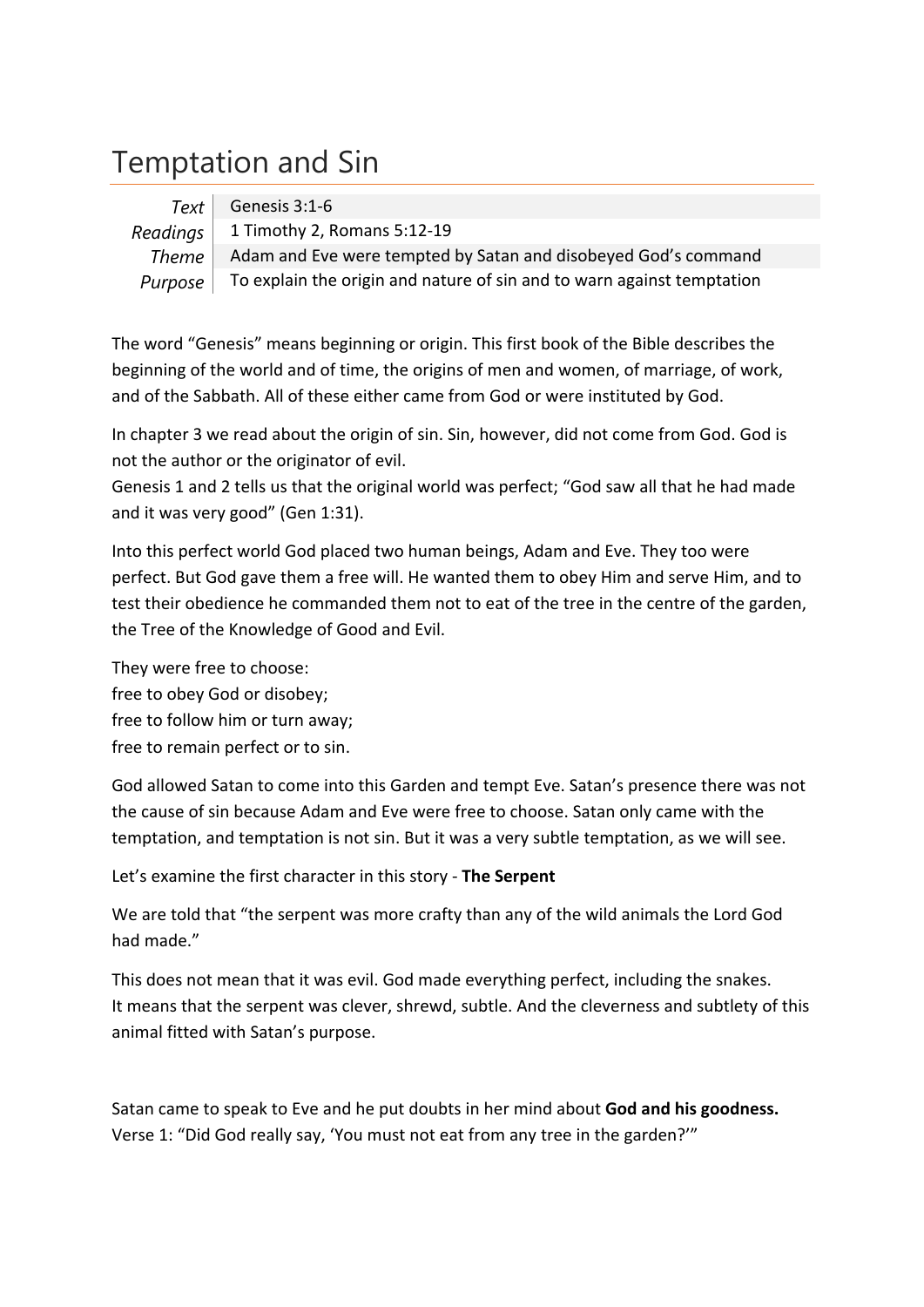The tone of his question is probably one of amazement; Satan is incredulous: "Did God really say that?! Incredible!" You see, what he is suggesting is that God was restrictive, that God was keeping things from them. He questioned God's goodness; God was not letting them enjoy themselves properly.

Eve corrected Satan: read verses 2‐3…

Unfortunately she misquoted God; she added the words, "and you must not touch it." God did not say that in his original command. This was the way Eve perceived it ‐ that they must stay well away from that tree.

Sometimes we are tempted in a similar way: We are tempted to think that God's laws are too demanding and exacting. That they are stifling us, cramping our style, making life too boring, taking the fun and the joy out of life. Let's recognise that thoughts like that are temptations from the Evil One. Everything God created is good and is to be received with thanksgiving from the hand of a great and good Creator.

Satan also questioned **God's truth**. Verse 4: "You will not surely die", the serpent said to the woman.

Again, the tone of his voice could well be mocking; "You must be kidding! Fancy believing that! You simpleton! How naive!"

If his tone was one of mockery his statement was a flat contradiction of God's word. God had said: You will surely die.

Satan said: You will *not* surely die.

This says something about Satan.

It shows us his pride, his impudence, his gall. It shows that he is working in direct opposition to God.

But it also shows us that there is no truth in him. Jesus said that about him: "When he lies he speaks his native language because he is a liar and the father of lies." (John 8:44).

Satan will also come to us and he will tempt us to question God's truth. God has promised blessing for obedience and threatened cursing for disobedience. But Satan speaks to us and says; "Nothing will happen to you. You'll be okay. It will work out all right. You'll get away with it."

One of the most common errors in times of temptation is to fail to think about the consequences of our actions.

"Just another drink; I'll be okay."

"Sex just this once; I won't get found out."

"It's only a small lie; nothing will come of it." We kid ourselves that we can escape the consequences of our sins. But that is impossible. Satan is lying.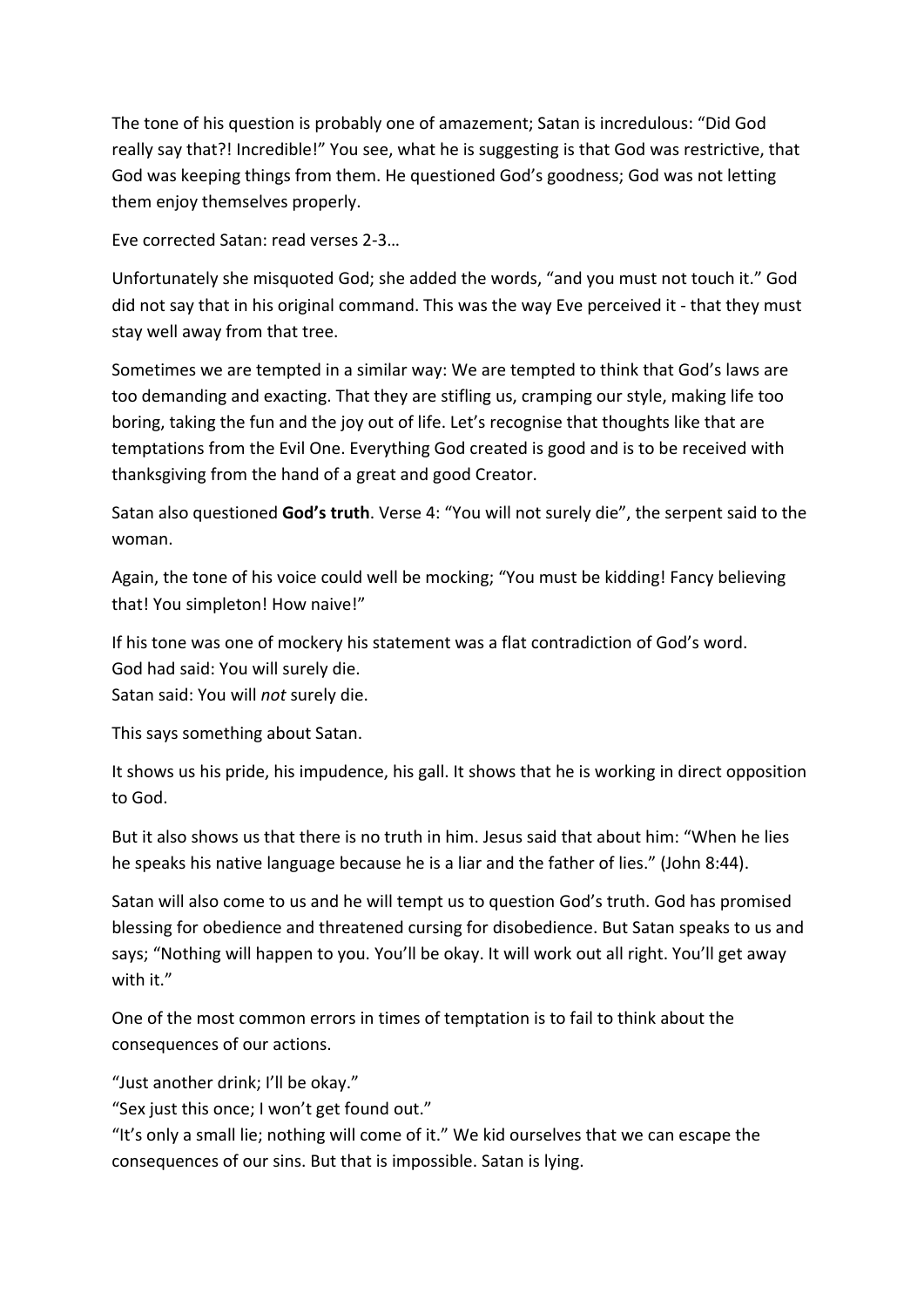He questioned God's goodness and God's truth and, thirdly, he questioned **God's motives.** Verse 5: "For God knows that when you eat of it your eyes will be opened, and you will be like God, knowing good and evil."

Satan suggested that God was keeping something from them; that he was not giving them all that he could; that he was preventing them from experiencing what was best ‐ that is, to be God‐like.

He implied that God was being selfish, that he was acting out of self-interest; that he was jealously guarding something for himself.

He put it to Eve that she could out-smart God; "If you eat of the tree you will be as clever as God himself."

His words reveal a lot about his own motives and ideas, because this is exactly what he had wanted for *himself* ‐ *he* had wanted to be like God! This is what led to his fall from his high position in heaven.

Now, in this temptation, he encouraged Eve to aspire to the same goal. He wanted to bring her down with him - he wants to do that to you too; to drag you down with him into the pit.

There was a sense in which Satan's words were true. It is true that if they ate of the tree they would know good and evil. But they would know evil by *experiencing* it; they came to know sin by *becoming* sinful. They would not know it in the same way that God knows good and evil in all his holiness.

Someone has said that when a half truth is presented as the whole truth it becomes an untruth. This is what we have here. Satan presented Eve with a terrible half‐truth.

And tragically she believed him and fell for his lies.

This temptation presents a clear warning for us because there are times when we want to be like God, when we want to know what he knows, when we are dissatisfied with our position on earth, or our small knowledge, or our limited perspective. We want to know more, we want to be like God.

But we need to be content with God's word. Moses said to Israel; "The secret things belong to the Lord our God, but the things revealed belong to us and to our children forever, that we may follow all the words of this law." (Deuteronomy 29:29) We need to be content with our position and let God be God.

Satan questioned God's goodness, his truth and his motives. **How did Eve respond?** She is the second main character in this story. Eve made three fundamental errors.

## **She was guided by her reason.**

Satan drew her into a discussion about whether or not God was right. She allowed herself to get into a debate with him; she reasoned with him. That was a fatal mistake.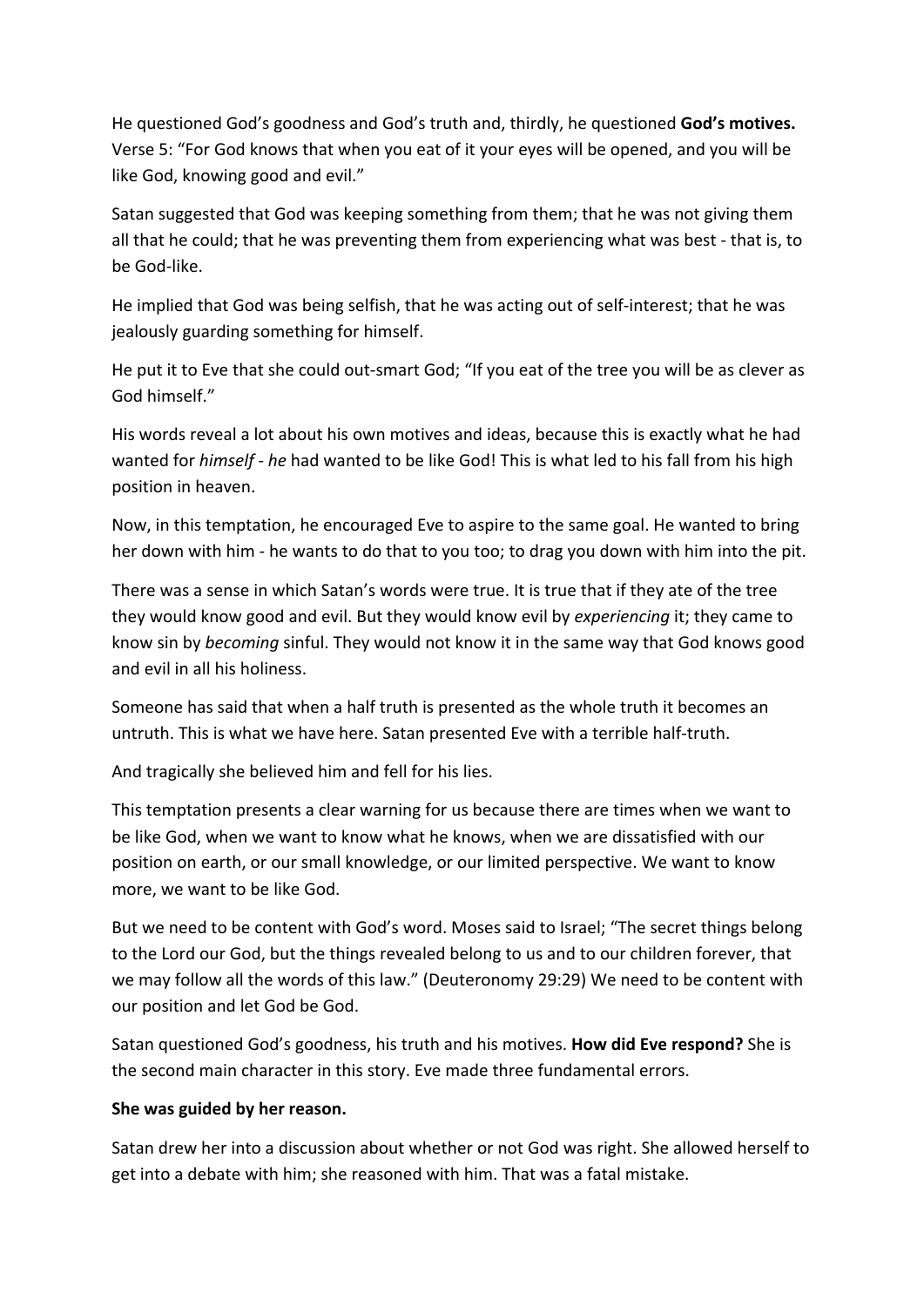You may have had the experience of getting into an argument with someone who is much more clever than you are. In this discussion you soon found yourself out‐gunned. Every argument you put forward was shot down in flames. But when they put forward an argument you could not offer an intelligent or convincing response. You may well have been right but you could not win against that person.

That's how it is when you get into an argument with Satan; because he is clever, powerful, intelligent, smart, and subtle. You cannot win by using your own reason.

So what is the answer? You must do what Jesus did when tempted by the devil: you must go back to the word of God. In those temptations in the wilderness Jesus went back again and again and said; "It is written". He quoted the Scriptures. You must do the same. That is why it is necessary to memorise the Scriptures.

You need to be able to quote the Bible; you need to say, "I'm not going to do that because it is written…"

We need to rely on God and on his word. James said this when he wrote; "Submit yourselves to God. Resist the devil and he will flee from you." (James 4:7).

Eve's first serious error was that she didn't do this. She stopped to discuss the matter; she argued the point; she considered what he had to say instead of submitting herself to God's word.

Her second error was that she was guided by **her senses.**

She "saw that the fruit of the tree was good for food and pleasing to the eye." (vs 6a).

That should not surprise us, and it should not have surprised Eve, because that was said of all the trees of God's creation ‐ they were all "pleasing to the eye and good for food" (2:9), and this tree was no different.

But that wasn't the point. The point was that God had said they were not allowed to eat from this one. That was his command.

But Eve was taken in by her senses. One writer notes that she followed her impressions rather than her instructions.

Again she should have recalled God's word, remembered his instruction, heeded his command, gone back to what he had said.

Today too we are warned against being taken in by the attractions of the world. The Apostle John wrote; "For everything in the world ‐ the cravings of sinful man, the lust of his eyes and the boasting of what he has and does ‐ comes not from the Father but from the world." (1 John 2:16).

"All that glitters is not gold." Don't be taken in by appearances. Don't be tempted by your senses. Remember God's word and hold on to that.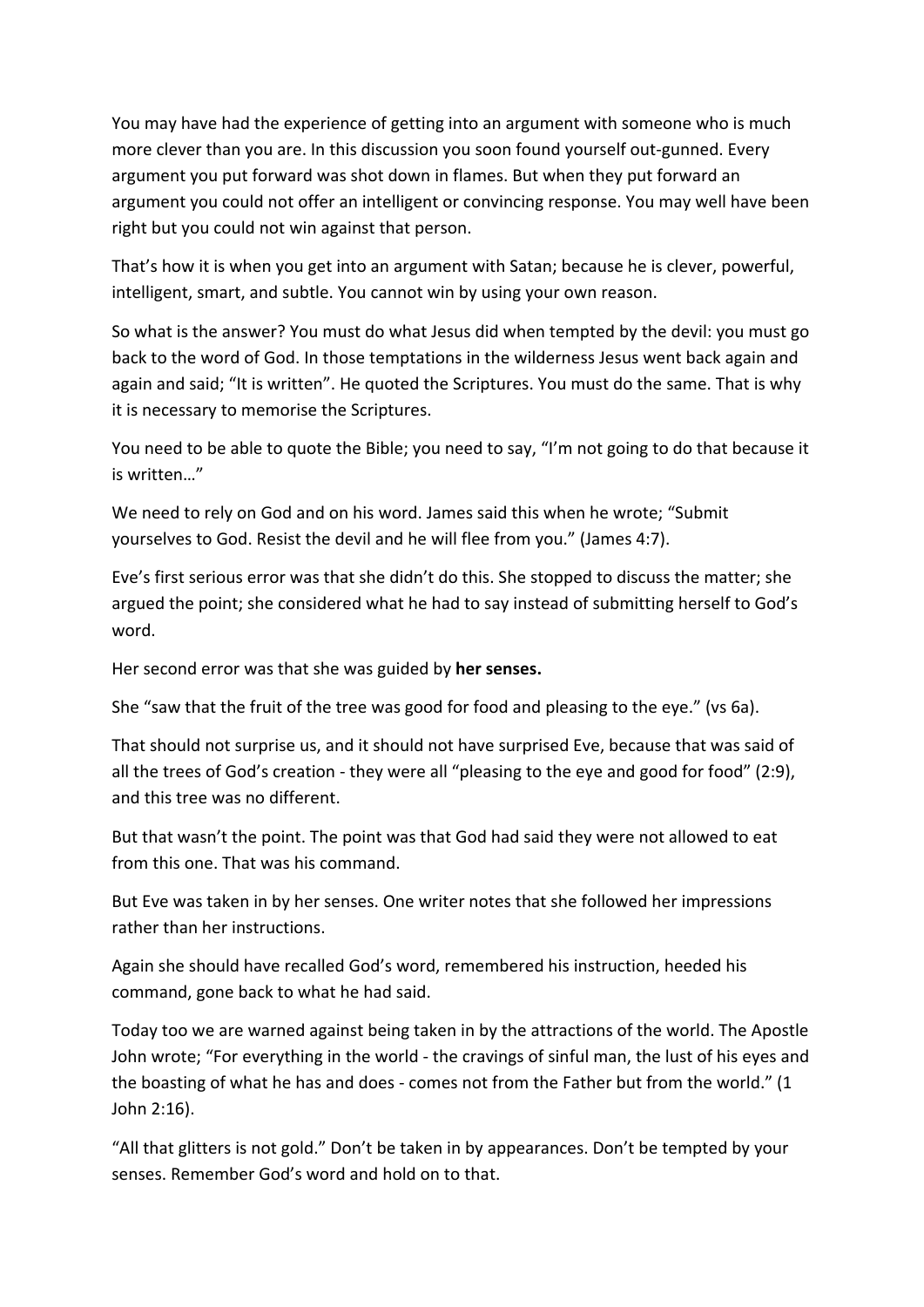Eve was guided by her reason, and by her senses, and thirdly, **by her pride.** Verse 6: She saw that the fruit was "also desirable for gaining wisdom."

She thought about the words of Satan: That she could be like God, having a knowledge of good and evil. She wanted to be like him, to make her own decisions, to be 'in the know', to be 'enlightened'.

In the early centuries of the Christian church there was a heresy called Gnosticism, based on the Greek word *gnosis*, meaning knowledge. The Gnostics promised people a secret knowledge; they could be part of the inner circle; they could know what others did not know; they could be like God.

This same temptation comes to us today. We too are tempted by pride; we want to be in the know; we want to be like God; we want to make our own decisions rather than be guided by God's word.

Eve was taken in by Satan's words: **"she took some and ate it."** She made her choice. She exercised her free will and disobeyed God. She broke his command. She decided to make up her own mind.

This is the essence of sin: it is disobedience. It is choosing to follow your will rather than God's will.

And the Lord held Eve responsible for her sin, as our reading in 1 Timothy 2 made clear; "it was the woman who was deceived and became a sinner" (vs 14).

But you might ask; "Where was **Adam** in all this? What was he doing while all this was going on?"

Where was he? He was with Eve. We are told that in verse 6: "She also gave some to her husband, *who was with her*, and he ate it."

And what was he doing? Someone has suggested that he was sucking his thumb! That is not a serious suggestion, but it makes a point ‐ he wasn't doing anything! He didn't say anything! He did not take any responsibility or show any leadership. He was led instead of leading. The Lord makes that point in his rebuke of Adam in verse 17; that he listened to his wife, with the implication is that he should have listened to God's words and acted on them.

Just as Eve was held responsible for her sin, so too was Adam. He, after all, was the head of his wife; he was supposed to lead; and the Lord held him ultimately accountable for what happened.

Paul makes that clear in Romans 5 where he described Adam as the representative head of humanity. "…sin entered the world through one man, and death through sin, and in this way death came to all men…" (v 12). "…the many died by the trespass of the one man…" (v 15).

Sin and death came into the world because of the disobedience of Adam.